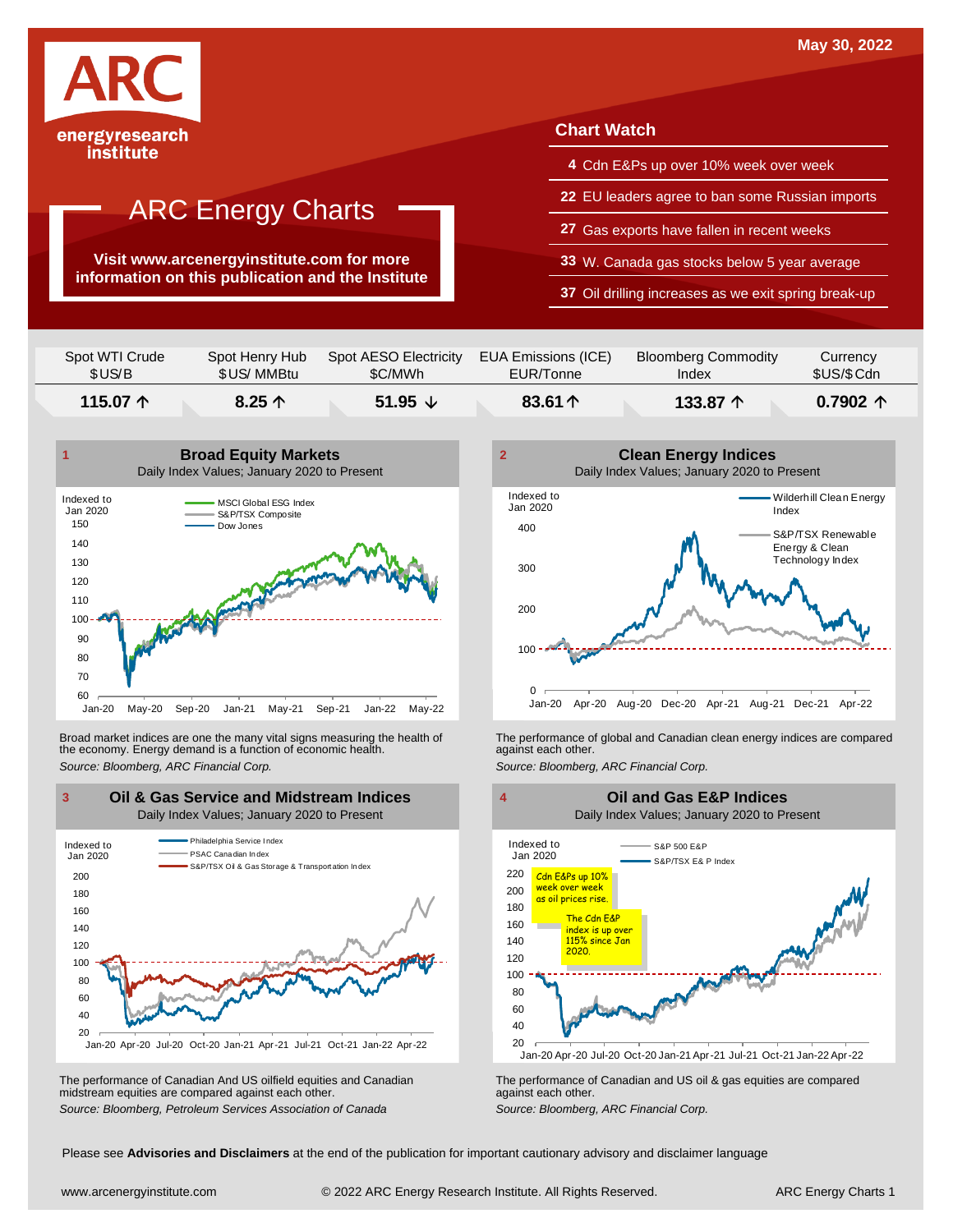**Energy Transition**

# ARC Energy Charts









BCOM is <sup>a</sup> widely tracked benchmark for the commodities market. It is composed of <sup>23</sup> exchange-traded contracts on physical commodities. *Source: Bloomberg*



EU Allowances (EUA) are carbon credits equivalent to one tonne of CO2 used in the European Union Emissions Trading Scheme (EU ETS). *Source: Bloomberg*



ERCOT is the grid operator for 90% of the electricity sold in Texas. The price shown is for the North Hub and is the wholesale price. *Source: Bloomberg*



This series is <sup>a</sup> measure of expected inflation (on average) over the five-year period that begins five years from today. *Source: Federal Reserve Bank of St. Louis, (FRED) Economic Data*



The carbon dioxide data on Mauna Loa constitutes the longest record of direct measurements of CO2 in the atmosphere. *Source: NOAA*



The Alberta Electric System Operator (AESO) manages and operates the provincial power grid. *Source: Bloomberg*

#### **Alberta Electricity: AESO Average Pool Price** Daily and 30-Day Average; January 2020 to Present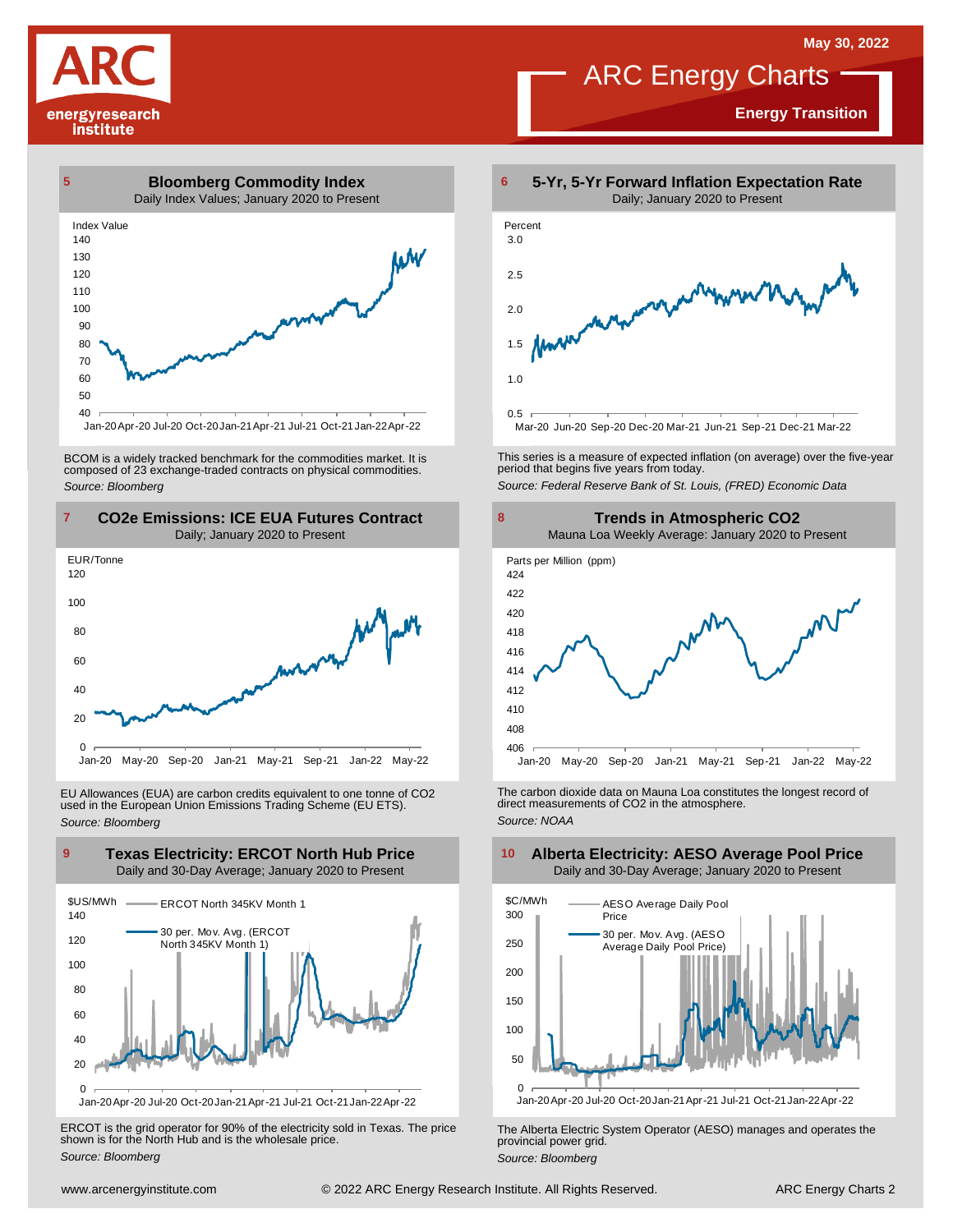

**Crude Oil**

#### **WTI Crude Oil Price and Differential to Brent 11**



North American crude oil prices can sometimes disconnect from global prices depending on regional supply and demand dynamics. *Source: Bloomberg*

### **CDN Heavy Oil Price Differential to WTI 13 14** Western Canadian Select (WCS) Differential; Rolling 12-Month History **13 CDN Heavy Oil Price Differential to WTI**<br>Western Canadian Select (WCS) Differential; Rolling 12-Month History<br>WCS (\$US/B) was biff. WCS Diff to WTI (\$US/B)<br>120 was



The differential should reflect quality differences and transportation costs. Greater discounts can result from infrastructure or refinery outages. *Source: Bloomberg*



Natural gas liquids have become critical contributors to producer's cash flow. Most of Canada's oil production comes from Alberta; split between oil sands<br>Prices are influenced by the price of oil as well as local supply a



Forward prices for WTI are plotted for the next 36 contracts, and compared against the same contracts one month prior. *Source: Bloomberg*

### **CDN Light Crude Oil Price Differential to WTI**



The differential should reflect the transportation cost from Alberta to Cushing.<br>
Greater discounts can result from infrastructure or refinery outages.<br>
Source: *Bloomberg*<br> **Alberta Oil Production**<br>
Monthly; Conventional

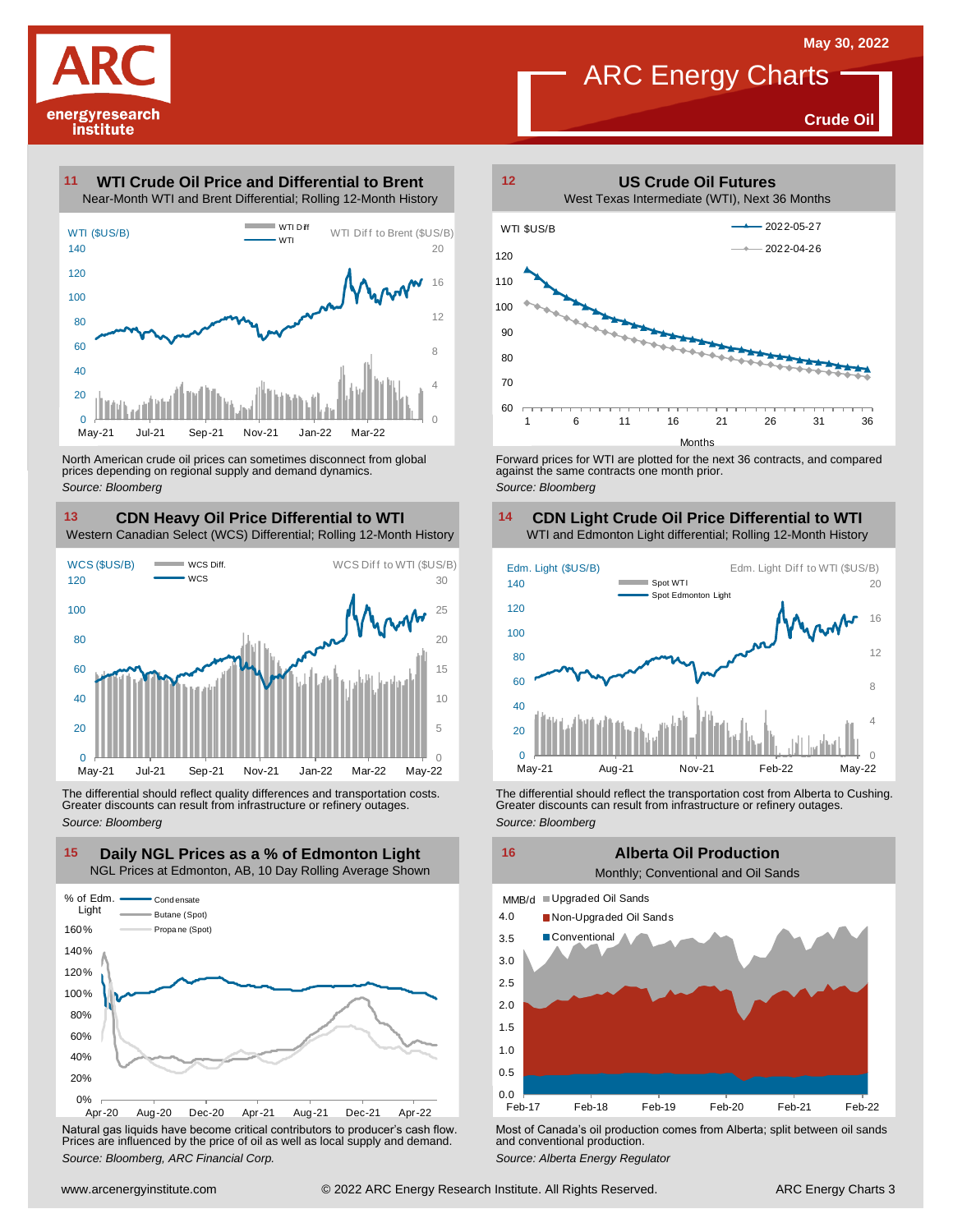**Crude Oil**





US crude oil stock levels can affect crude oil prices. Stock levels for the current year are represented by the blue line. US crude oil stock levels can affect crude oil prices. Stock levels for the Gasoline, diesel and jet fuel consumption represent the majority of oil use in<br>current year are represented by the blue line.<br>Source: U.S. Energy



Weekly production is modelled by the EIA. It is less accurate then monthly reported numbers, but is instructive of up to date changes. Weekly production is modelled by the EIA. It is less accurate then monthly Crude oil imports from Canada are taking market share from overseas<br>
reported numbers, but is instructive of up to date changes.<br>
Source: U.S. Ener



OECD stock levels can affect crude oil prices. *Source: International Energy Agency*



Jan-20 Apr-20 Jul-20 Oct-20 Jan-21 Apr-21 Jul-21 Oct-21 Jan-22 Apr-22





OPEC's production levels relative to its sustainable and spare capacity influences global crude prices. Note: scale has been expanded. *Source: Bloomberg, Russia Ministry of Energy*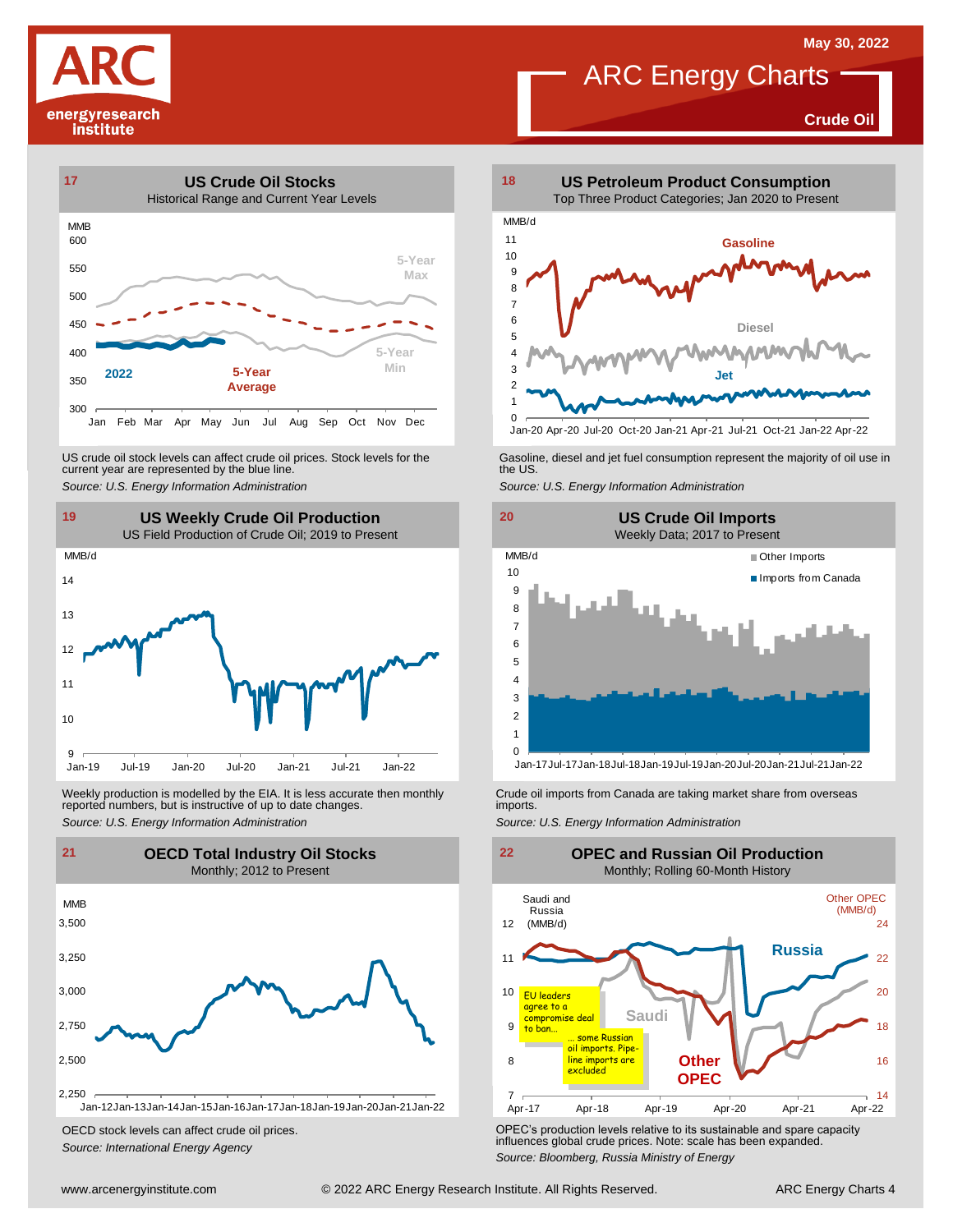**Natural Gas**

## ARC Energy Charts



institute

**23 Near-Month North American Natural Gas Prices 24** Daily Prices; Rolling 12-Month History



the cost of transportation. Local factors can also affect price. *Source: Bloomberg*

**25 Global Natural Gas Prices** Near-month prices at AECO track Henry Hub prices, the exchange rate and<br>the cost of transportation. Local factors can also affect price.<br>Source: Bloomberg<br>**CIObal Natural Gas Prices**<br>Japan/Korea, UK NBP, Henry Hub; 10-Day **Japan/Korea LNG Henry Hub UK NBP** 10 15 20 25 30 35  $4<sub>0</sub>$ 45 50 \$US/MMBtu

International natural gas prices strongly impact the economics of proposed LNG projects.

May 19 Sep 19 Jan 20 May 20 Sep 20 Jan 21 May 21 Sep 21 Jan 22

*Source: Bloomberg*

 $\Omega$ 5



The ability of gas producers to move gas out of the WCSB to eastern markets and the US is <sup>a</sup> major factor in local natural gas prices. The ability of gas producers to move gas out of the WCSB to eastern markets<br>and the US is a major factor in local natural gas prices.<br>Source: Various Pipeline Companies<br>Source: Bloomberg<br>Source: Bloomberg



Forward contract prices are plotted for the next <sup>36</sup> months, and compared against the curve one month prior. *Source: Bloomberg*

**26 CDN Natural Gas Futures**

AECO Hub (Bloomberg Estimate) Next 36 Months



AECO forward prices mimic Henry Hub futures minus a differential.

*Source: Bloomberg*



#### **US Natural Gas Exports – Excluding Canada** Daily; Jan 2018 to Present  $\frac{28}{\text{Bcf/d}}$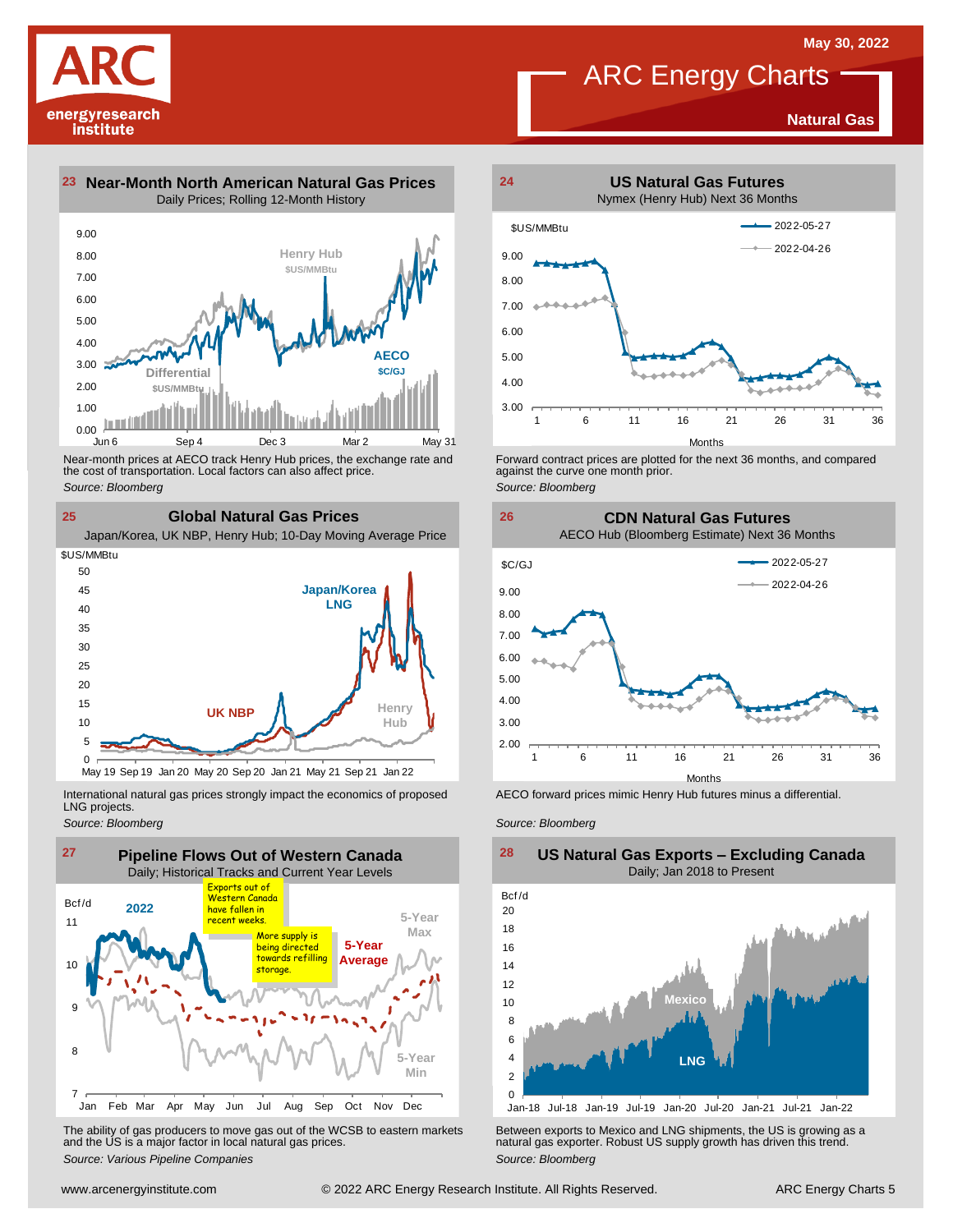**Natural Gas**



#### **29 30 Alberta Natural Gas Demand** TransCanada Intra-AB Deliveries; Current Year and Historical Tracks



Alberta natural gas demand has grown steadily in recent years, largely<br>
driven by new oil sands demand and power generation projects.<br>
Source: *Bloomberg*<br>
Source: *Bloomberg*<br>
Daily Western CDN Production<br>
Estimated Using Alberta natural gas demand has grown steadily in recent years, largely **Domestic US demand fluctuates in the summer** and during the winter as driven by new oil sands demand and power generation projects.<br>Ariven by new oil

### **31 32 Daily Western CDN Production** Estimated Using Major Pipeline Receipts  $\frac{31}{\text{Bcf/d}}$



This includes receipts on the TCPL, Alliance, WestCoast and TransGas pipelines.



WE Canada's natural gas storage level provides a good metric if the country is<br>
Canada's natural gas storage level provides a good metric if the country is<br>
Well stocked. Abnormally high or low storage can affect the basi Canada's natural gas storage level provides <sup>a</sup> good metric if the country is well stocked. Abnormally high or low storage can affect the basis. *Source: Bloomberg*



ARC Energy Charts





*Source: Pipelines Pipelines Pipelines Pipelines Pipelines Companies Pipeline Pipelines Pipelines Pipelines Pipelines Companies Pipeline Companies Pipeline Companies Pipeline Companies Pip* 



The EIA reports changes in US natural gas inventories held in underground storage facilities on <sup>a</sup> weekly basis.

*Source: U.S. Energy Information Administration*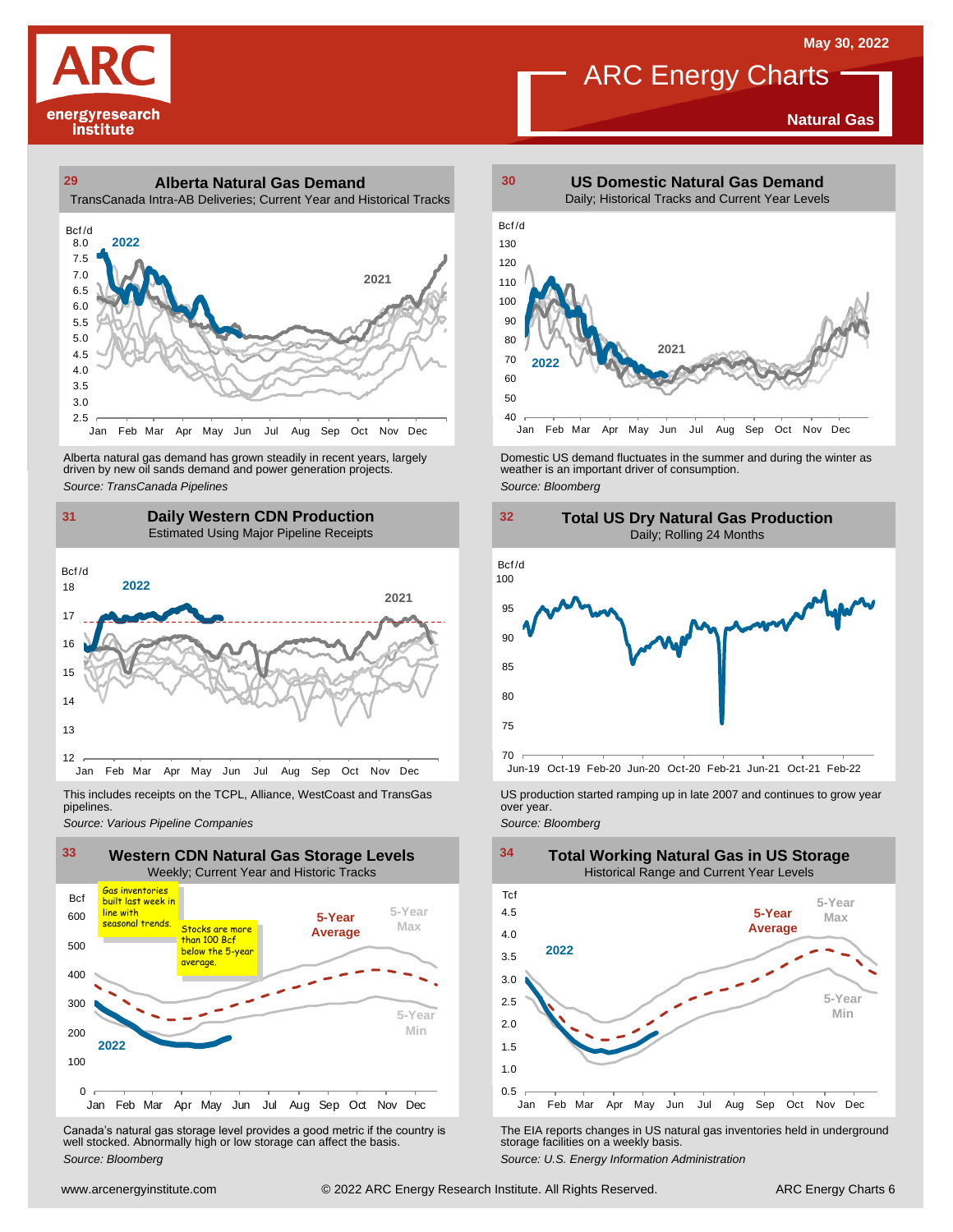**Oilfield Activity**



#### **35 36 Canada: Weekly Gas Drilling Activity**

Baker Hughes Drilling Rig Count; Current Year and Historical Range



Unlike US drilling activity, Canadian rigs are dispatched seasonally. Capital<br>allocation by operators is driven by views of future oil and gas prices. 0<br>Jan Feb Mar<br>Unlike US drilling activi<br>allocation by operators<br>Source: Baker Hughes



Unlike US drilling activity, Canadian rigs are dispatched seasonally. Capital Tracking US oil drilling by major play provides insight into the composition of<br>allocation by operators is driven by views of future oil and gas



Total rig-releases for exploratory and development wells are highlighted in this chart. Rig releases for the current year are shown in red. *Source: Daily Oil Bulletin/JWN* Jan Feb Mar Apr May Jun Jul Aug Sep Oct Nov Dec

**United States: Weekly Gas Drilling Activity** Baker Hughes Gas Rig Counts; 2020 to Present

ARC Energy Charts



Tracking US gas drilling by major play provides insight into the composition of US gas supply and growth trends.

*Source: Baker Hughes*



Tracking US oil drilling by major play provides insight into the composition of US oil supply and growth trends. *Source: Baker Hughes*

**United States: Monthly Wells Drilled**

0 200 400 600 800 1000 1200 1400 1600 Wells Drilled  $2019 = 2020 = 2021 = 2022$ 

Total wells drilled in US Drilling Productivity Report regions are shown. These are the most active onshore US plays. *Source: EIA* Jan Feb Mar Apr May Jun Jul Aug Sep Oct Nov Dec